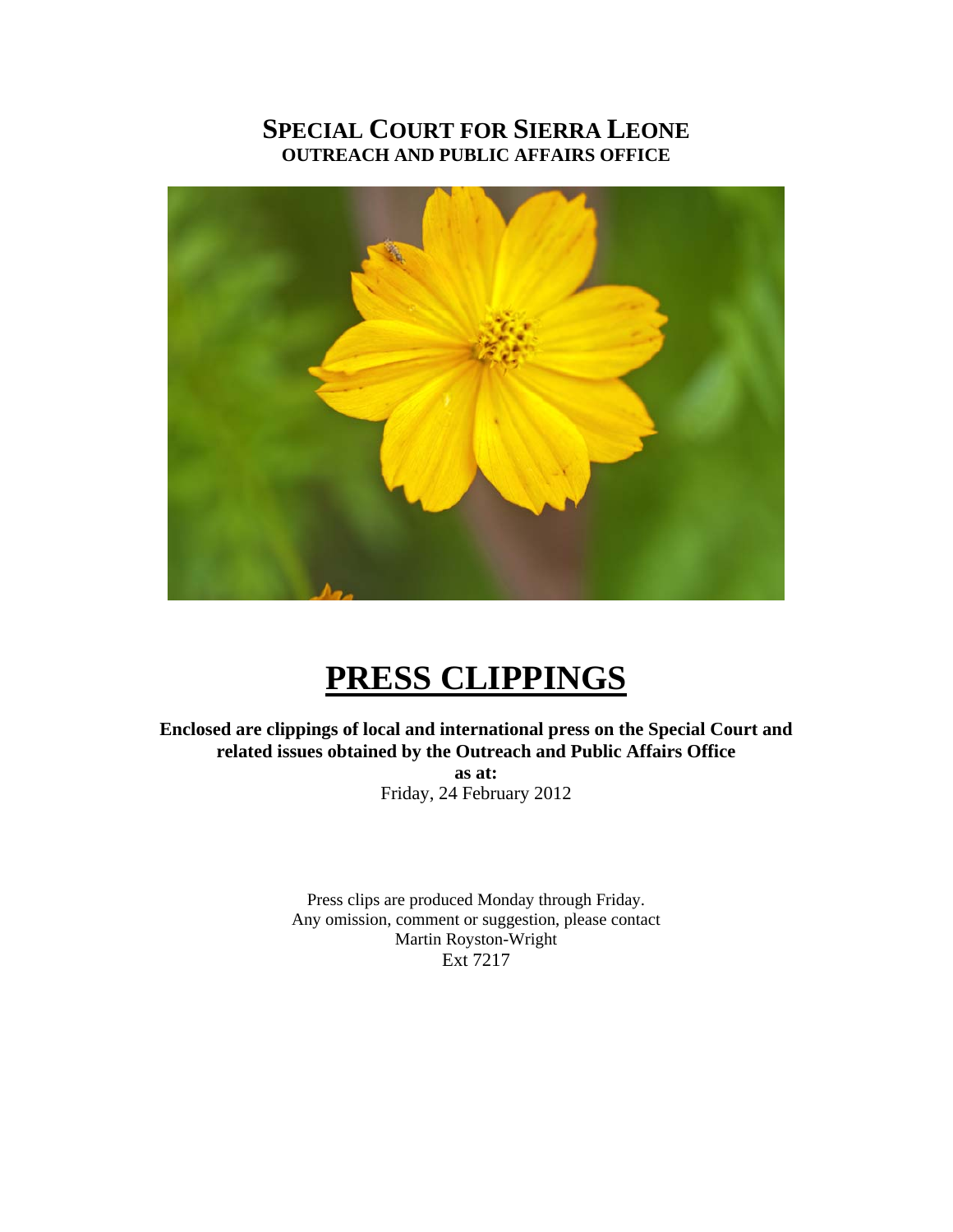| <b>International News</b>                                                       |             |
|---------------------------------------------------------------------------------|-------------|
| Charles Taylor and the Delayed Special Court for Sierra Leone Judgment / Jurist | Pages 3-6   |
| <b>ICTR Refers Another Genocide Suspect to Local Courts / The New Times</b>     | Pages 7-9   |
| 1994 Genocide Trial Under Way / Concord Monitor                                 | Pages 10-11 |
| Justice for Assad Can Wait / Foreign Policy Magazine                            | Page 12     |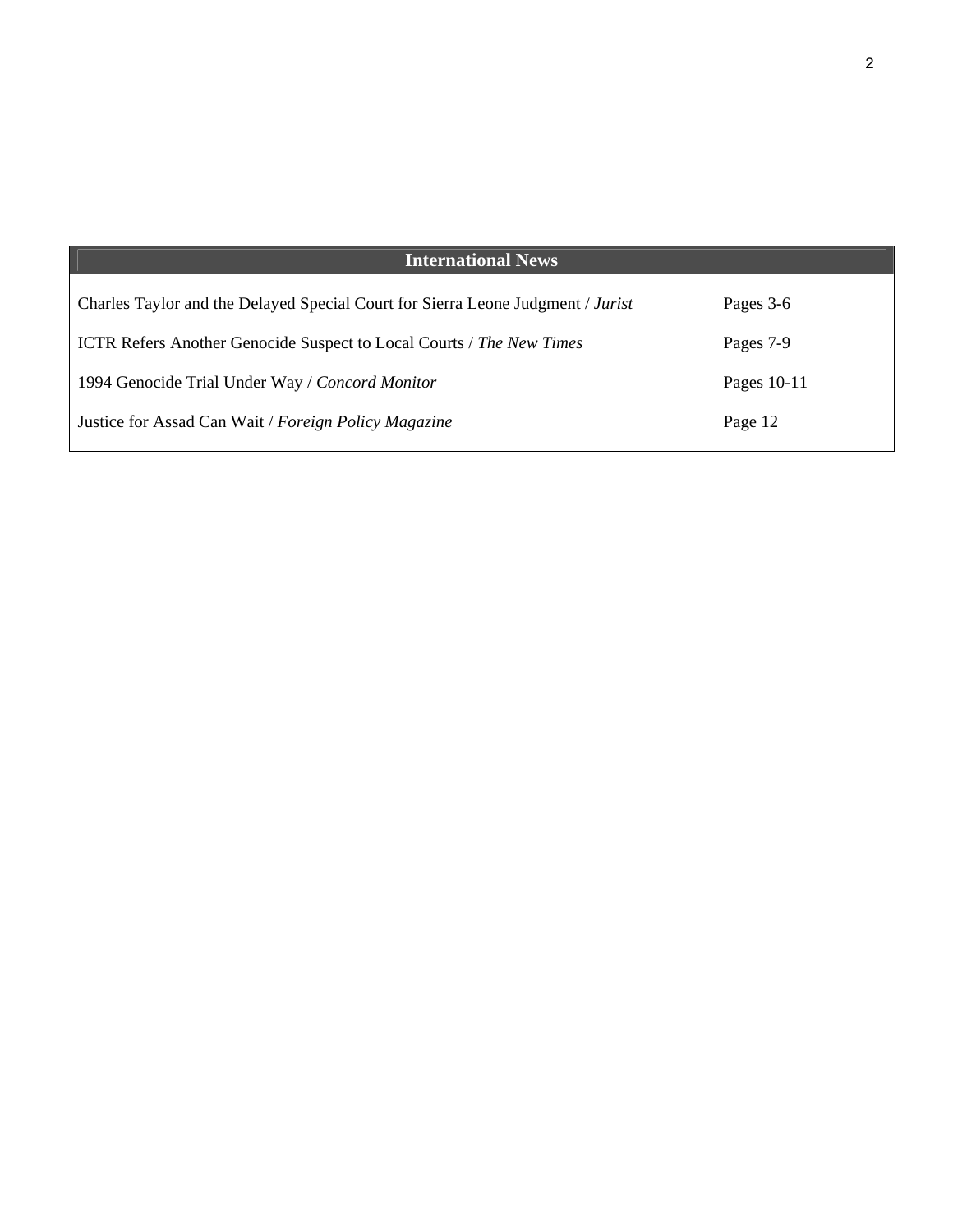Jurist Thursday, 23 February 2012

#### **Charles Taylor and the Delayed Special Court for Sierra Leone Judgment**

JURIST Columnist Charles Jalloh of the University of Pittsburgh School of Law says that the Special Court for Sierra Leone must set a date to release its ruling on the war crimes charges against former Liberian president Charles Taylor so that it can conclude its proceedings...

The case against the former Liberian president Charles Taylor, who is being tried at the Special Court for Sierra Leone (SCSL) in The Hague on an 11-count indictment for war crimes and crimes against humanity, formally started with the prosecution's opening statement on June 4, 2007.

Although the oral hearings phase concluded when the last defense witness took the stand on November 12, 2010, the defendant, his alleged victims, as well as the international public, still have no idea when Trial Chamber II will issue its judgment in one of the highest profile trials in modern international criminal law.

To those who know how important the Taylor case is for Sierra Leoneans, the delay in the release of the Taylor trial judgment may be surprising for several reasons.

First, the verdict is obviously important for the accused, but equally important, for the people of Sierra Leone in whose name the tribunal was established and asked to render credible justice. After all, Taylor is presumed innocent until proven guilty by the prosecution. He also has the right to be tried without "undue delay," which under Article 17 of the Statute of the SCSL necessarily includes the right to know the outcome of his trial. The verdict will also be an important milestone for the Court, since with the conclusion of this case, it will become the first independent ad hoc international penal tribunal to successfully complete its work and to close down its operations.

Second, Sierra Leoneans, who suffered one of the worst civil conflicts in recent history when a rag tag rebel group known as the Revolutionary United Front (RUF) attacked the eastern part of their country on March 23, 1991, have proven to be extremely patient in letting justice take its course in the most important case to be tried before the SCSL. Although the RUF claimed to be waging a "people's war" to "liberate" future generations of Sierra Leoneans from decades of Kleptocratic rule, there was nothing revolutionary about the RUF. Led by a disgruntled former army corporal known as Foday Sankoh, who had an axe to grind with the government and allegedly enlisted Taylor's help to achieve his treasonous objectives, nearly everything about the RUF proved to be conventional, scattered, and a façade.

Their preferred means and methods of warfare illustrate the point. They would typically raid a village, kidnap underage children, force them to amputate, maim, kill or otherwise commit outrageous sexual and other acts against their own family members, quickly teach them how to use an AK-47 rifle, and then drug them. The child victims, high on drugs, turned into fearless killers. In their signature orgy of violence, they would murder, rape, pillage, burn or otherwise destroy any unfortunate human being, or living thing, that crossed their path. Though gruesome, their military strategy generally worked, not to liberate, but to terrorize; a nightmare for the thousands of innocent unarmed civilians, especially women and children, who bore the brunt of the notoriously brutal "blood diamonds" driven conflict.

With the scars of a traumatic war still etched on their minds, the impatience of interested Sierra Leoneans to know the verdict in the Taylor trial is perhaps understandable. It is, after all, the last of the nine trials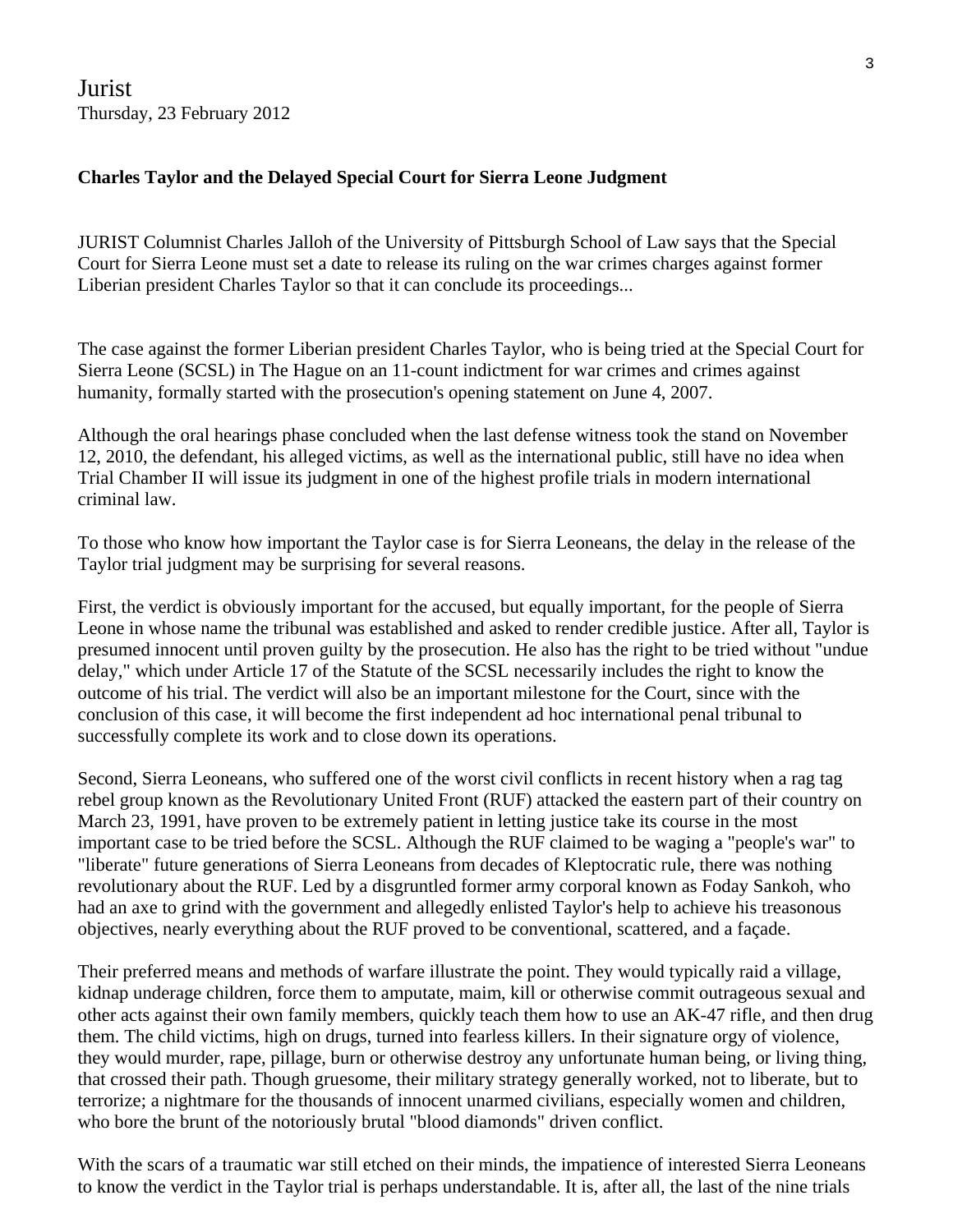conducted by the SCSL since the Court was established jointly through a bilateral treaty between the UN and the government of Sierra Leone signed on January 16, 2002. For Taylor, as well as his alleged victims in Sierra Leone, the long wait for judgment must be excruciating.

Taylor was indicted as far back as March 7, 2003. It did not take long for the existence of his indictment to be known publicly, however. That occurred on June 4, 2003, when the then SCSL prosecutor announced it, in a hurried bid to secure Taylor's arrest after he had traveled to Ghana for peace talks. A couple of months later, Taylor stepped down from the presidency. He then took up asylum in Nigeria. This permitted the establishment of an interim transitional government in Liberia, and later, a democratically elected one led by Africa's first woman head of state, Ellen Johnson Sirleaf (who recently won a second term in office). In return, Taylor claimed that he had been promised immunity from prosecution before the SCSL.

To be fair to the Court, Taylor was only arrested three years later in Nigeria, on March 29, 2006. However, he was then swiftly transferred to Liberia and then to the SCSL. A few days later, on April 3, 2006, he was arraigned at the seat of the tribunal in the Sierra Leonean capital, Freetown, and entered a plea of "most definitely ... not guilty" to all the charges. Although he was subsequently transferred to The Hague on June 30, 2006, due to concerns about security, this means that he would have been in the tribunal's custody for almost six years by the end of March 2012. Yet, Sierra Leoneans, as well as Taylor, are still in the dark regarding when to expect the trial judgment in the only single accused trial to be conducted by the Court.

The third reason why some Sierra Leoneans may become concerned about the lack of a judgment in the Taylor case is actually the Court's fault: it offered inconsistent and unrealistic dates in the timetable generated for this case in its Completion Strategy. The Eighth Annual Report of the SCSL explained that the completion strategy, which used to be available on the tribunal's website, had provided that the trial judgment would be delivered in June 2011. Sentencing judgment, if applicable, was to follow by August 2011, with the final appeal to be completed by February 2012. Later, despite some hiccups, the same annual report states that the judgment would be delivered by the end of 2011.

As we approach the end of February 2012, and still have no trial let alone appeals judgment, it is obvious that these deadlines have not been met. What are the reasons for this, we might wonder? Well, the tribunal's Eighth Annual Report essentially blamed the delay on "unforeseen legal and procedural developments." They focused, in particular, on the Taylor defense team's refusal to file their closing brief by the January 14, 2011 deadline fixed by the chamber. The defense team, which was basically seeking a one month extension of the mid-January deadline, invited scrutiny when they failed to file the final brief by the date the trial chamber specified.

But the majority of Trial Chamber II, which denied the request, was also at least partly at fault. They added nearly three months delay to the trial calendar because, in a perhaps unprecedented move in the history of international criminal trials, the majority of the Court (Judge Sebutinde dissenting) rejected the defense closing brief when it was filed three weeks late. That is significant, because the final brief sets out the central arguments on the disputed factual and legal issues in the trial. It is also usually a useful document to the judgment drafting process. Fortunately, the Appeals Chamber subsequently reversed that erroneous decision. The defense team then made their closing oral arguments on March 9-10, 2011.

Although completion strategies are admittedly based on the best information available at the time, it is equally true that ad hoc tribunals like the SCSL, which are under significant pressure to wrap up their work, use over optimistic date estimates as a way to ward off political pressure to wind down their operations from the donor states that make the tribunal's work possible. This may help explain the retention of the wrong projections, even in the latest annual report.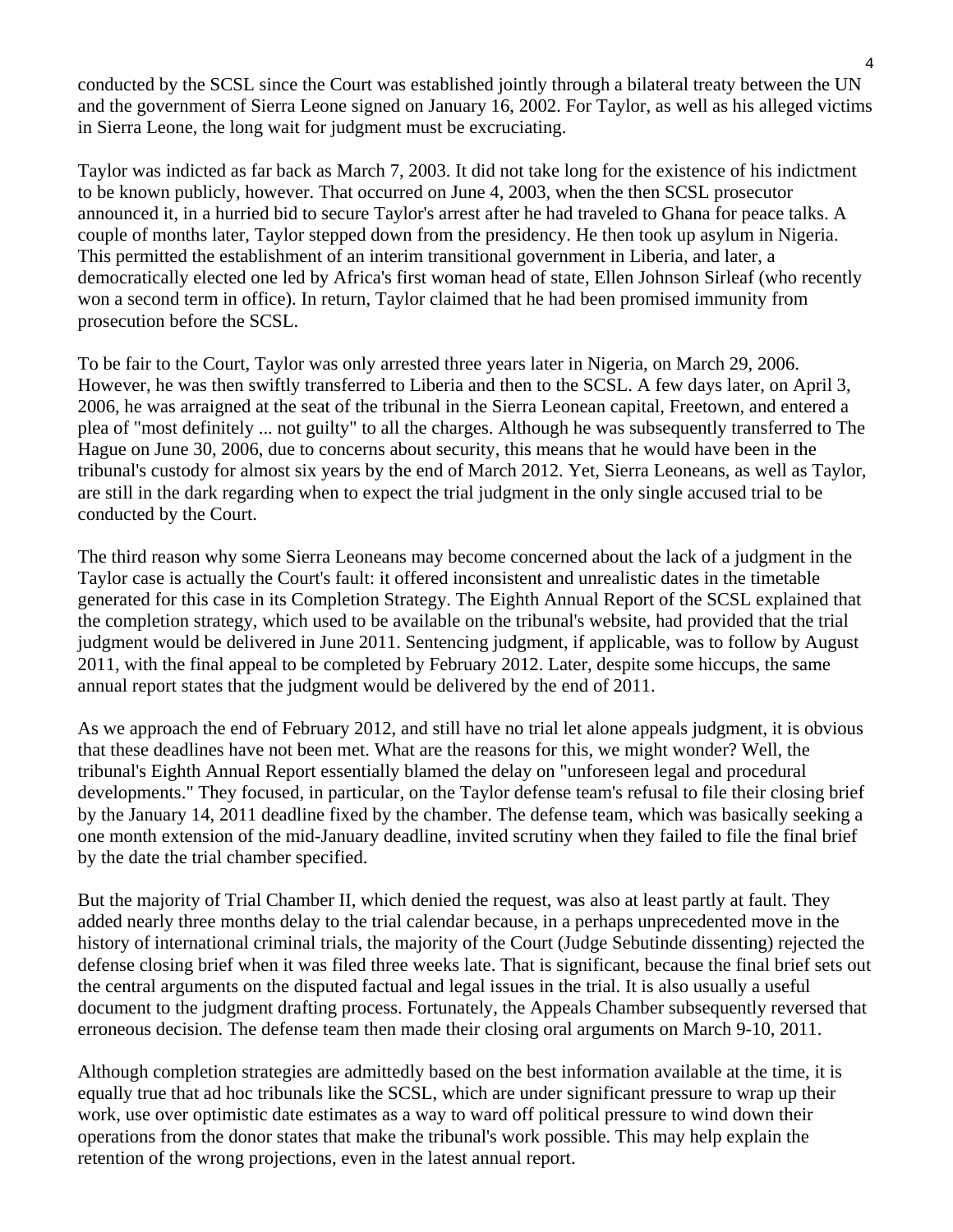On the other hand, the Taylor trial has probably been one of the largest and longest running of all the cases tried by the SCSL. How large? Well, while somewhat of a rudimentary measure, the parties called about 115 viva voce witnesses in total. Of those, 94 were prosecution witnesses; while the defense called 21. Taylor, who took the stand on July 19, 2009, only completed his testimony nearly six months later on February 5, 2010. Collectively, the transcripts of testimony totalled 49,622 pages, an average of about 118 pages of transcripts per day. The trial also ran over approximately four years which, from the date of opening to final closing submissions, amounted to 420 trial days. This is not to mention the 1,522 exhibits that the parties tendered into evidence, many of which were large documents.

Furthermore, in a still controversial decision, the complex Taylor trial was the only SCSL case to be moved thousands of miles away from the seat of the tribunal in West Africa to the heart of Europe. Even in The Hague, the self-styled "legal capital of the world," Taylor's trial posed serious logistical difficulties which, all things considered, were handled well by the tribunal. The main part of the case was initially heard in a courtroom leased from the International Criminal Court (ICC), and once that tribunal had its own cases, the SCSL was forced to relocate to the premises of the Special Tribunal for Lebanon.

Fourth, another factor that may have contributed to some of the delay in the issuance of the trial judgment may be the preoccupations of some of the judges of Trial Chamber II. They are all reasonably expected to be fully engaged upon final deliberations in the Taylor case at this stage. But Judge Teresa Doherty traveled to Freetown in July 2011 to preside over five distracting and relatively minor contempt cases involving witness tampering. Whereas Judge Julia Sebutinde was seeking a judicial appointment by UN member states to the bench of the International Court of Justice (ICJ). She was finally elected on December 13, 2011.

While a chronic problem of tribunal completion strategies is staff and judicial flight for better opportunities elsewhere, and even though it is an impressive achievement that Judge Sebutinde has now become the first African woman to be elected to the bench of the ICJ, for the Taylor case, her election may raise some concerns regarding the appropriate role of judges in war crimes trials held in temporary tribunals. As ICJ judges were supposed to take office on February 6, 2012, her election seemed to suggest that Trial Chamber II was close to issuing judgment in the Taylor case since she would either have to complete her duties at the SCSL by early February 2012, or resign and hand over to the alternate (fourth) judge who also sat throughout the trial (Judge Malick Sow).

From the SCSL perspective, which Judge Sebutinde has served with professionalism and fierce independence since she was sworn in on January 15, 2005, the tribunal's statute (Article 12(4)) and rules of procedure and evidence (Rule  $15(C)$ ) anticipate that, if a judge is unable to continue with the trial, the judge may withdraw voluntarily. The President of the SCSL may then assign the alternate judge to serve in her place. This will not necessarily cause disruption in this trial, since the alternate (Judge Sow) is already required by the rules and would have been present for all deliberations carried out so far (pursuant to Rule 16bis(C)). The difference, once the president assigns the alternate judge, would be that he would acquire voting power and play a role in determining the guilt or innocence of the accused.

By all indications, based on what is known publicly, Judge Sebutinde has not yet withdrawn or resigned from Trial Chamber II. Although the other four newly elected judges took office at the ICJ in early February as scheduled, she has been conspicuously absent from their number. Presumably, after having sat through the lengthy Taylor trial, she wished to be part of the final deliberations in that historic trial over which she presided during the prosecution's opening statement in June 2007. That participation would obviously end were she to depart at this stage.

From the perspective of the ICJ, a legal issue appears to arise. Article 16(1) of the Statute of the ICJ stipulates that "[n]o member of the Court may exercise any political or administrative function, or engage in any other occupation of a professional nature." That article speaks for itself. It basically focuses on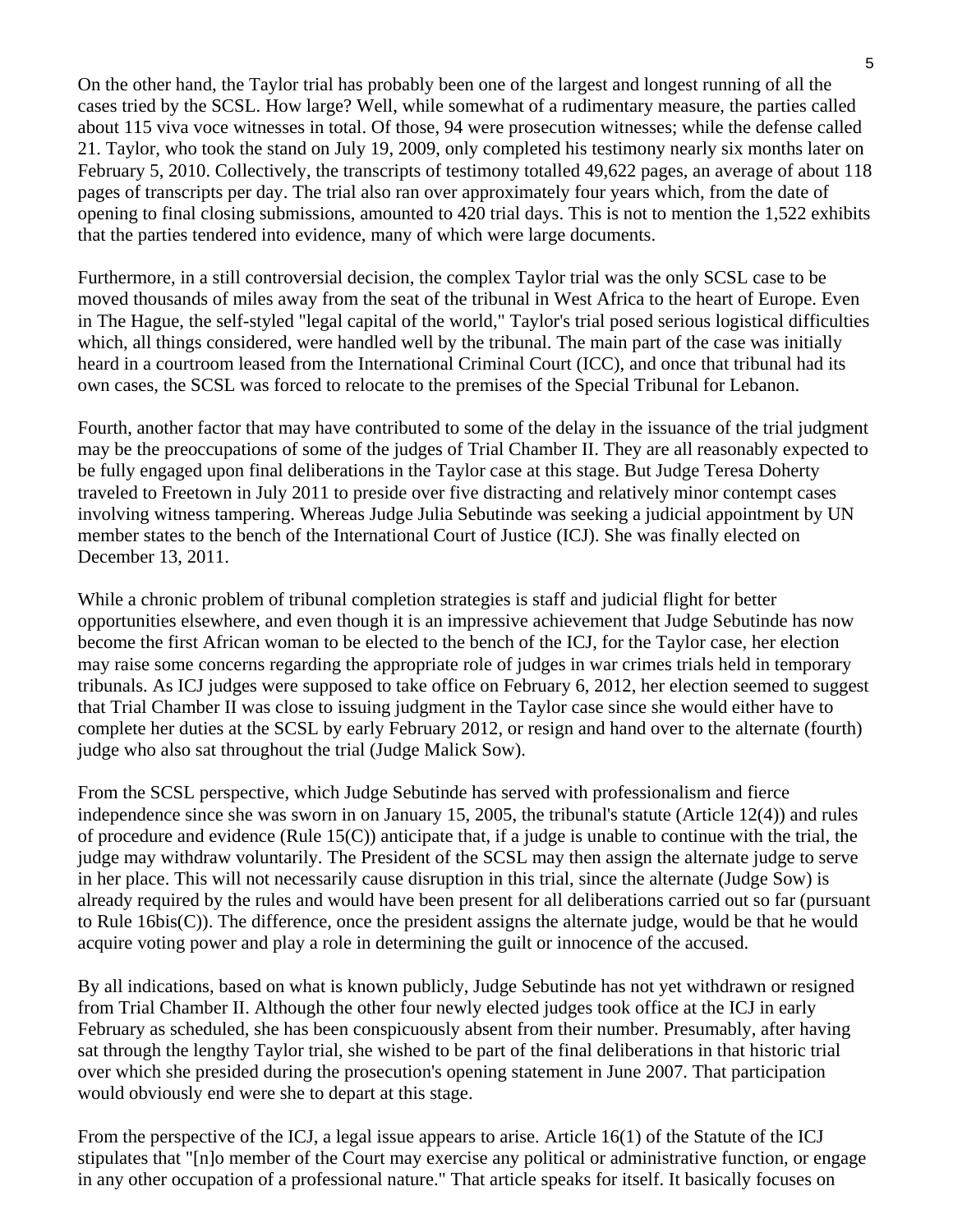prohibiting individuals from exercising political, administrative or professional functions elsewhere while at the same time occupying a position on the ICJ bench.

For this reason, the ICJ would likely have had to permit her to complete her duties on the Taylor case. Such permission could be open ended or for a specified period, for example, until the verdict is rendered. Viewed from the prism of the SCSL, assuming her pending judicial post later may not necessarily raise concerns. Firstly, the SCSL explicitly envisaged, at least initially, that some of the tribunal's (appeals) judges would serve in a part-time capacity (which, by implication, suggests that they would be holding other positions elsewhere). Though Judge Sebutinde is a trial judge, it would not be a stretch to argue that a similar possibility should be retained to permit participation and the conclusion of the tribunal's last trial.

Secondly, if this argument is correct, there would appear to be little cause for concern given Judge Sebutinde's professionalism and the fact that, if there is any doubt about compliance with Article 16, the issue would be resolved by decision of the ICJ. That said, some observers may wonder what the consequence of pressure to swiftly issue the judgment would now be going forward. Could it, for example, lead to a rush to final judgment that could be detrimental to Taylor's interests due to Judge Sebutinde's apparent dedication to finishing her work on the trial before taking up her nine-year judicial appointment at the ICJ?

This also raises the related issue whether, if she were to stay on to participate in the final deliberations, she would necessarily have to be present for sentencing judgment, in the event of Taylor's conviction. While this will obviously not be an issue if the verdict is an acquittal, it appears that there is no explicit provision in the SCSL statute or rules of procedure covering such an eventuality. Still, it would seem to be implied that, as a matter of principle and basic procedural fairness, she is probably prohibited from playing a role in deciding guilt only to relinquish the subsequent stage of the criminal justice process (i.e. sentencing, which again is only in issue, if the final outcome is not an acquittal).

Looking ahead, as the chamber continues to deliberate, whatever decision is taken to resolve the Trial Chamber's composition during this final stage, the SCSL should consider announcing a firm date for the Taylor trial judgment. More importantly, given that the accused as well as Sierra Leoneans and the international public are all watching, it should be sure that its timeline is realistic and complied with once notified to the world. It is in this way that the Court can bring its last trial to closure with the admiration and respect of Sierra Leoneans and the international community.

*Charles C. Jalloh is an Assistant Professor of Law at the University of Pittsburgh School of Law. Before joining academia, he was a Legal Advisor to the Office of the Principal Defender in the Special Court for Sierra Leone, in which capacity he was appointed to temporarily represent Charles Taylor. All the information used in this article comes from the SCSL website and other public documents. Comments are welcome at jallohc@pitt.edu.*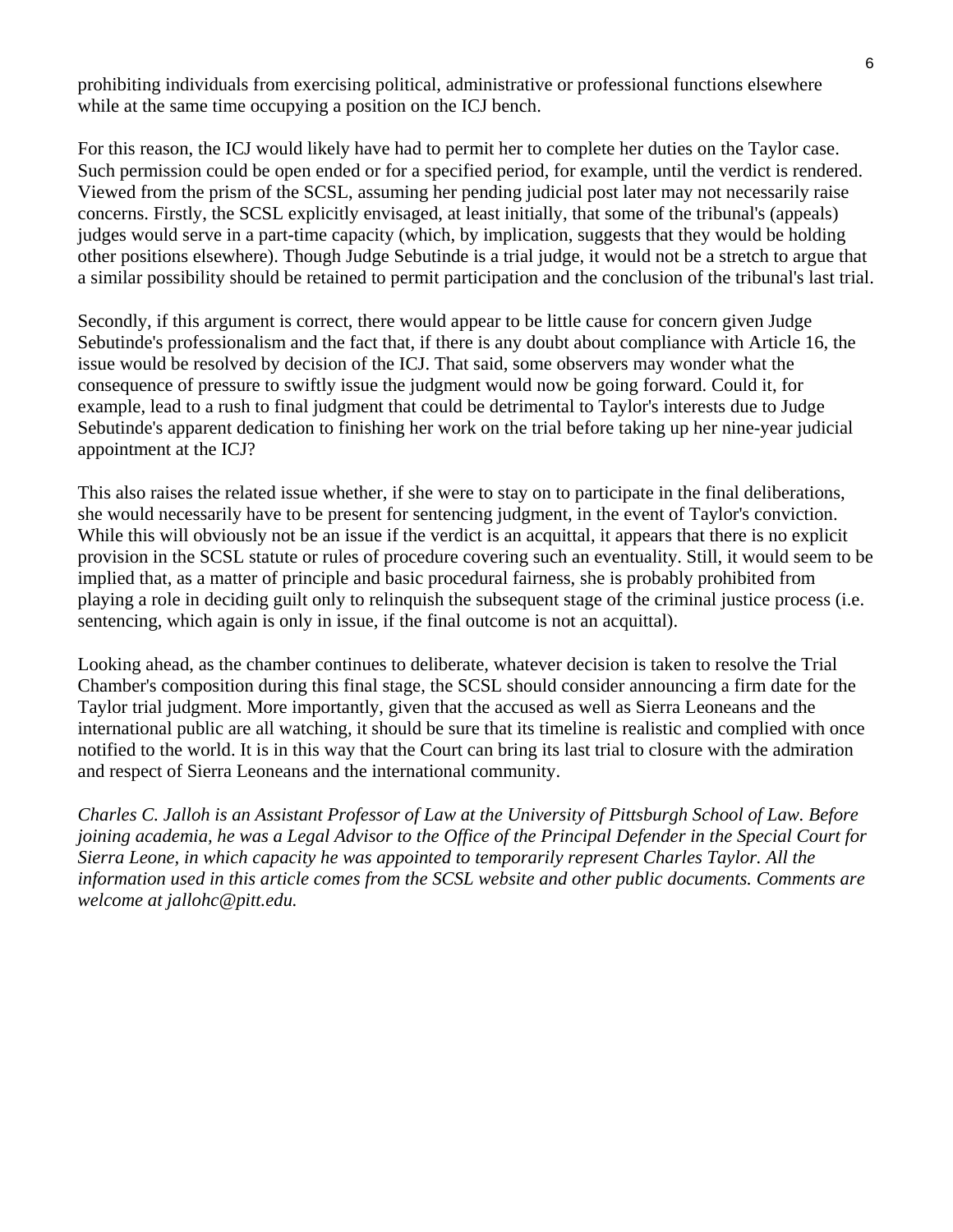## The New Times (Rwanda) Friday, 24 February 2012

#### **ICTR Refers Another Genocide Suspect to Local Courts**

By James Karuhanga and Edmund Kagire,

Prosecutors in Kigali yesterday welcomed a decision by the Tanzania-based International Criminal Tribunal for Rwanda (ICTR) to defer the case against Fulgence Kayishema to Rwanda.

The suspect is still at large.

On Wednesday, the Tribunal ruled that in case he is arrested, he should be returned to Rwanda to face trial. Kayishema is the former head of the judicial police in Kibuye.

The court order came after the Prosecution convinced the tribunal that the fugitive would get a fair trial since Rwanda has made the presumption of innocence part of its statutory criminal law, and that the accused would be detained in conditions that comply with required international standards.

"The referral of this case shall not have the effect of revoking the previous orders and decisions of this Tribunal in this case, including any protective measures for witnesses previously imposed," ruled the tribunal.

It therefore ordered the ICTR Prosecution to hand over to the Prosecutor General of Rwanda, "as soon as possible and not later than 30 days after this decision has become final, the material supporting the indictment against the accused and all other appropriate evidentiary material in the possession of the Prosecution".

John Bosco Siboyintore, the head of the Genocide Fugitives Tracking Unit (GFTU), yesterday told The New Times:

"We are very happy for the development after the referral of Jean Uwinkindi (another top Genocide suspect)."

Last year, the ICTR referred the first suspect, Uwinkindi, to Rwanda for trial.

"Kayishema Fulgence is still at large but at least a ruling has been made on which country will handle his case once he is arrested; in this regard the High Court of Rwanda," said Siboyintore, who is also a national prosecutor.

"This emphasises the trust that the tribunal has in our domestic jurisdiction in dispensing justice fairly. It will be a legal precedent for other countries to extradite Genocide fugitives to be tried in Rwanda, and have less burden and financial constraints to try them in Europe."

Siboyintore noted that it ws "extremely expensive" to have the cases tried outside Rwanda seeing that in some countries where trials have taken place, it took the countries "millions of dollars."

"We are very happy with this ruling and my appeal to both Rwandans and foreigners is to give us information leading to his arrest, as there is a US\$5 million bounty on his head by the US Government to whoever will give valuable information that will lead to his arrest," Siboyintore added.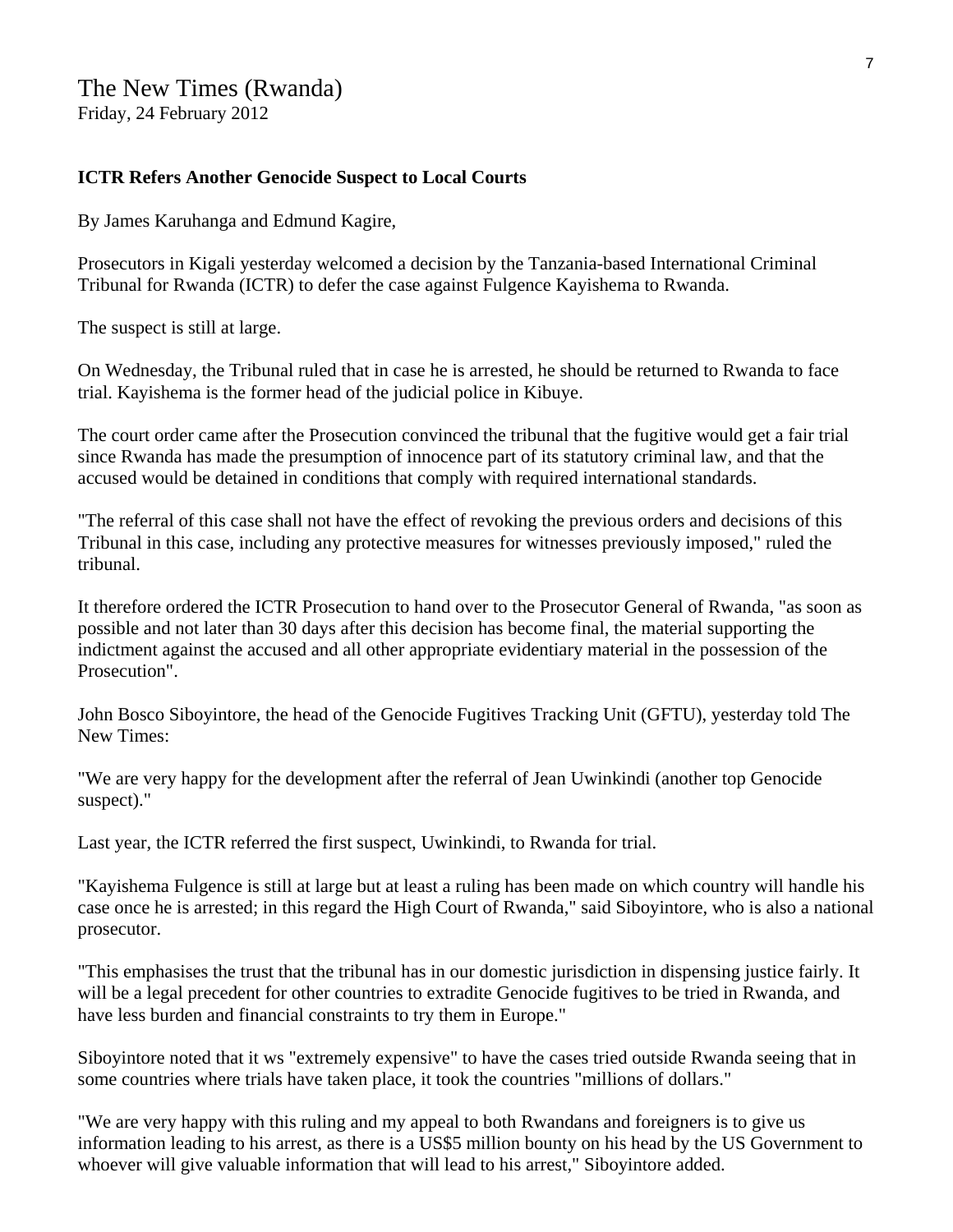In another case, the defence for former Rwandan Planning Minister Augustin Ngirabatware on Wednesday closed its case after calling 35 witnesses before the ICTR. His trial started on September 22, 2009.

## **Uwinkindi transfer delays**

Meanwhile, a pending decision by the Appeals Chamber of the (ICTR is delaying the transfer of Genocide suspect Jean Uwikindi, which was expected to take place this week.

Uwinkindi last month petitioned the tribunal to reconsider its decision to refer his case to Rwanda, which saw the chamber place an interim order on January 26 delaying his transfer.

Uwinkindi's lawyers want him to remain in the ICTR custody until an operational monitoring mechanism by the African Commission on Human and People's Rights (ACHPR), as previously ordered by Trial Chamber, is put in place.

But the ICTR Prosecutor, Hassan Boubacar Jallow, asked the chamber to reject the application saying it was procedurally and substantively flawed.

The transfer was expected to take place not later than yesterday but, according to Roland Amoussouga, the ICTR Spokesperson, the transfer has again been delayed pending the decision of the appeals chamber.

"As you might be aware, Uwinkindi filed an application to review the decision of referral back to Rwanda. An interim order was put in place halting the transfer until such a time when the chamber has looked into the concerns raised by his lawyers.

"We are all waiting for the appeals chamber to pronounce itself on what next. In principle, this is the first time ever for such a development to take place at the ICTR. This is something that cannot be rushed until everything is looked into," Amoussouga told The New Times.

Amoussouga said that when the Chamber pronounces itself, the ICTR registrar will go ahead to file for a transfer from the ICTR custody.

"This is a judicial matter subject to recourses. Even someone who has been sentenced to life or death is given an opportunity to ask the court to review the final ruling and reconsider where possible," he said.

The former clergyman was born in 1961 in the former Kivumu commune, Kibuye prefecture. He is charged with genocide, conspiracy to commit genocide, crimes against humanity and extermination, according to the ICTR indictment.

A decision authorising the transfer of Uwinkindi's case had been confirmed by the Appeals Chamber on December 16, 2011, after he challenged an earlier ruling.

ICTR Prosecutor Jallow said Uwinkindi failed to demonstrate any exceptional circumstances meriting reconsideration of the Chamber's decision.

He had expressed confidence that the Registrar would meet the deadline for the transfer, but is still remains unclear when Uwinkindi will be transferred to Kigali.

In an interview with The New Times, the Spokesperson of the National Public Prosecution Authority, Alain Mukularinda, said the delay was unexpected.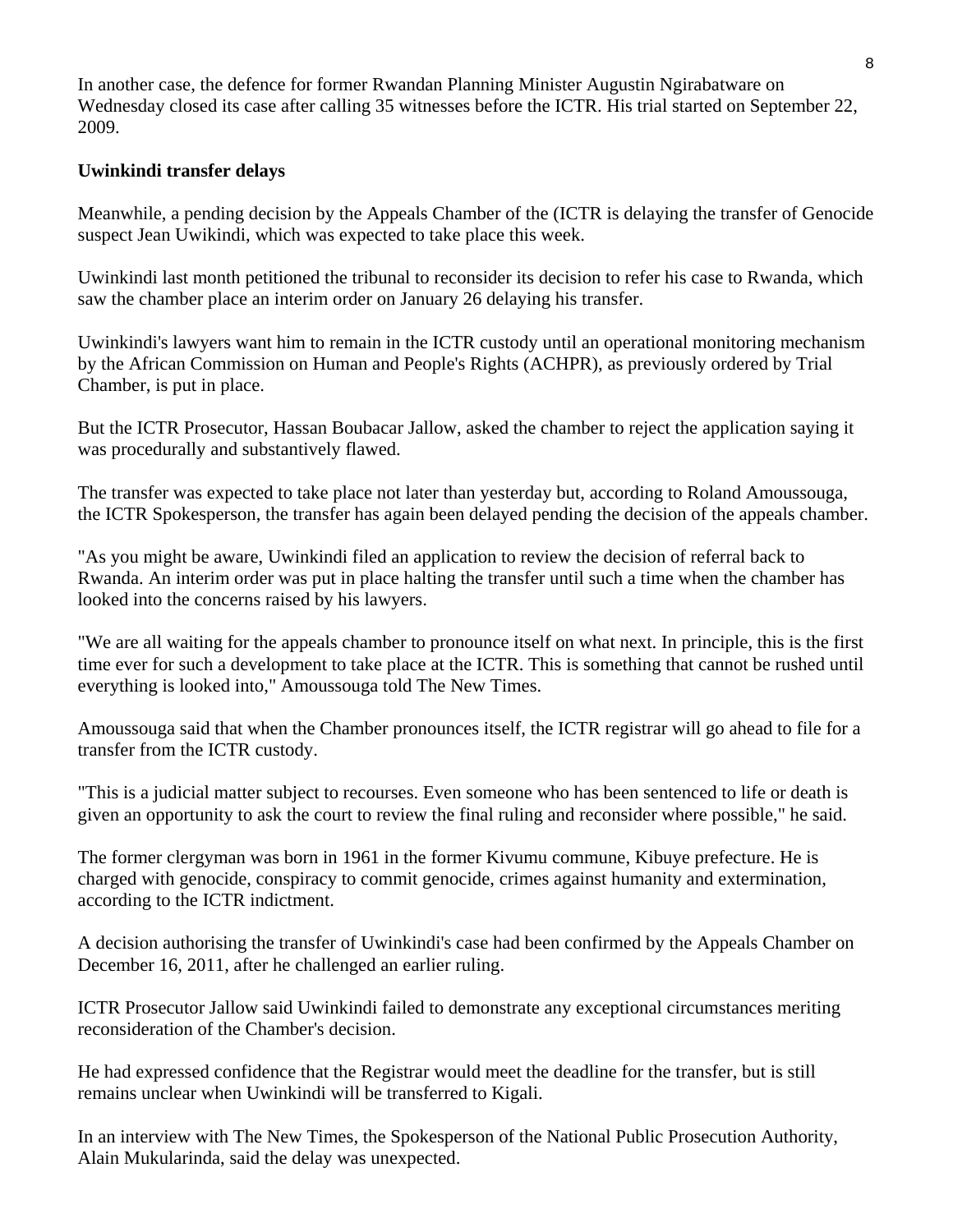"We were informed that the transfer was halted because of the application by Uwinkindi himself and other people who insisted on issues of monitoring before the transfer is made."

"We are awaiting the Judges' decision but, otherwise, we are ready. We expect the process not to take long," he said.

However, the president of Ibuka, the umbrella group for Genocide survivors, Jean Pierre Dusingizemungu, said the latest twist is an attempt to delay justice.

"We are not surprised. There are people who will always do their best to halt such a process, including revisionists and Genocide deniers.

"It's a matter of time before justice takes its course. We have seen this happen in the past, but the case in point is the deportation of Léon Mugesera," he said.

Jean Uwinkindi was arrested in Uganda in June 2010 on counts of genocide, conspiracy to commit genocide and extermination as a crime against humanity.

He is alleged to have led several groups of armed killers targeting Tutsi civilians in multiple attacks that spanned the 100 days of the genocide between April and July 1994.

At that time, Uwinkindi was pastor in charge of the Pentecostal Church of Kayenzi in Nyamata, south east of Kigali.

Closely aligned with the extremist wing of the MRND party, Uwinkindi is alleged to have sought the assistance of gendarmes and the ex-FAR to exterminate the local Tutsi population.

He later fled in July 1994, after 2,000 corpses were discovered near his church.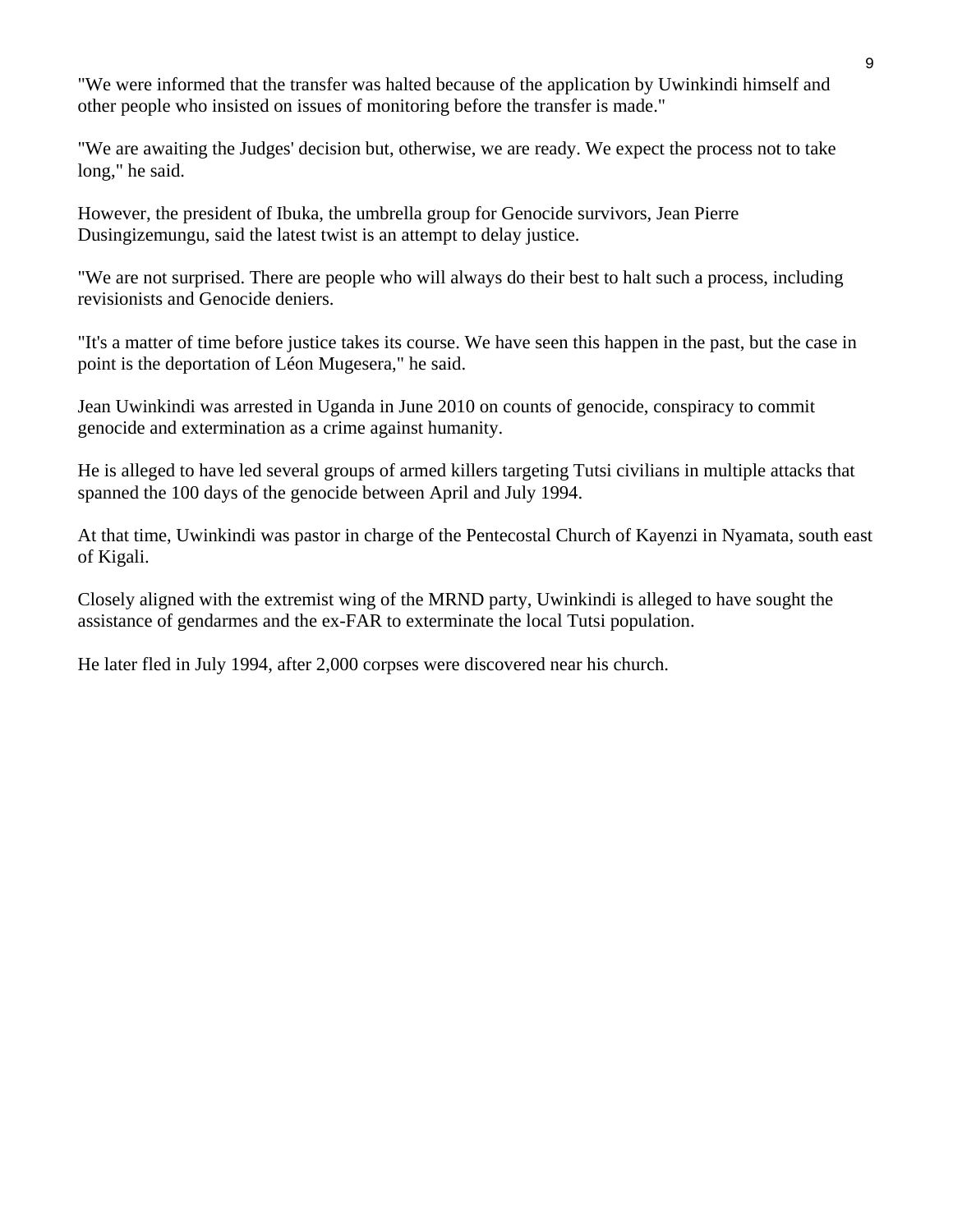## Concord Monitor Friday, 24 February 2012

### **1994 genocide trial under way**

Woman accused of lying about her role

Before Beatrice Munyenyezi came to the United States, gained citizenship and raised her three daughters in Manchester, she picked victims to be slaughtered at a roadblock she worked during the Rwandan genocide, according to federal prosecutors.

Assistant U.S. Attorney John Capin said yesterday that genocide victims and participants have identified Munyenyezi and described her as "encouraging killers to kill and rapists to rape."

But Munyenyezi, who is charged with lying on immigration papers about the role she played in the 1994 genocide, took no part in the violence, according to her attorneys. They said witnesses who claim otherwise are lying - either for self-gain or because of pressure exerted by the Rwandan government.

"They come from a culture where the government . . . has used the genocide as a tool of oppression," defense attorney Mark Howard said, addressing jurors at the start of Munyenyezi's trial in U.S. District Court in Concord. He said it is a crime in Rwanda to deny the genocide, and Rwandans risk prosecution if they don't comply with investigators.

As for convicted genocide participants, they can get their life sentences shortened to 20 years if they turn in other participants, Howard said.

The witnesses brought from Rwandan prison to testify against Munyenyezi "have been in 17 years now," he said. "They're out in three more years. Just think about that."

Munyenyezi, who has been held without bail since her arrest in 2010, is being tried on charges that she lied about her role in the genocide to obtain U.S. citizenship in 2003.

While she isn't charged with committing genocide, the allegations are central to the case: To prove Munyenyezi lied about playing a role in the genocide, prosecutors have to show she was involved in it.

Capin said Munyenyezi was an active member of the MRND, the political party in power at the time of the genocide, which began after a plane carrying the Rwandan president was shot down in April 1994.

The president was Hutu, as were most members of the MRND. After his assassination, Hutu extremists began targeting and killing Tutsis, the country's other major ethnic group. An estimated 500,000 to 1 million Tutsis and moderate Hutus were killed during the 100 days of genocide, which ended in July 1994.

During that period, Munyenyezi worked a roadblock outside a hotel in Butare owned by her husband's family and "personally identified Tutsis who should be killed," Capin said. He said she dictated the details of murders - "who got killed, when they got killed, where they got killed" - and checked up on killing squads.

"She stayed at that roadblock to the bitter end," Capin said.

But Munyenyezi, then 24, was pregnant with twins at the time of the genocide, Howard said. He said Munyenyezi stayed in her hotel and wasn't involved in manning roadblocks.

Howard also said Munyenyezi, who came to the U.S. as a refugee in 1998, was never implicated in the cases against her husband, Arsene Shalom Ntahobali, and her mother-in-law, a government minister in the MRND party. Both were found guilty of genocide and crimes against humanity by the International Criminal Tribunal for Rwanda.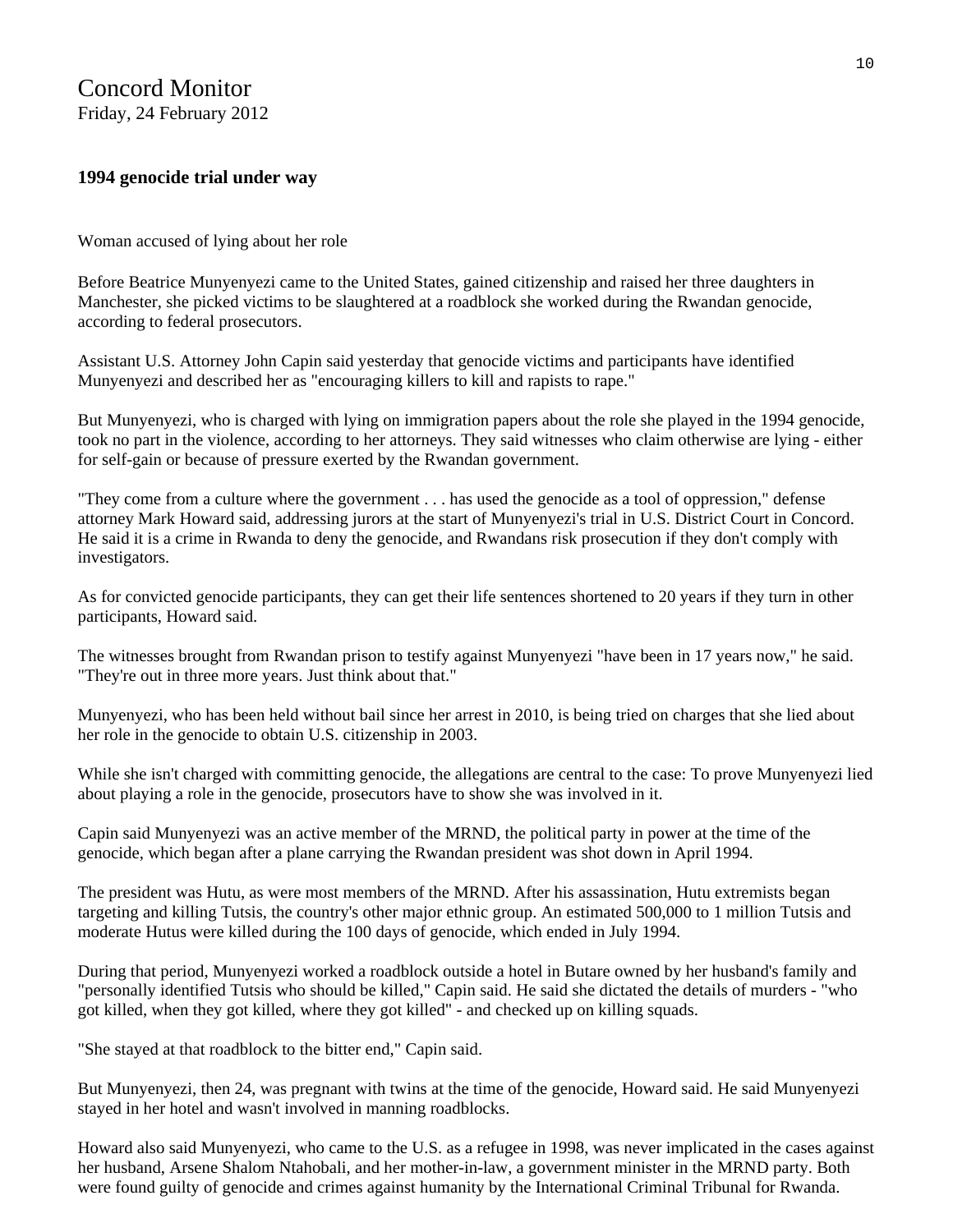Ntahobali's crimes included killing and raping Tutsis at the roadblock outside his hotel, which "earned the reputation of being one of the most terrifying roadblocks in Butare," according to the tribunal, which sentenced Ntahobali and his mother to life in prison.

The prosecutions of Ntahobali and his mother took 10 years, 500 witnesses and 600 days of trial, but Munyenyezi's name "was never mentioned once," Howard said. "By one witness. . . . Never identified her, never even hinted the wife of Shalom was involved."

He also said the first witness against Munyenyezi, Esperance Kayange, had testified against Ntahobali but never mentioned his wife until March 2011, "when American agents show up asking about the wife of Shalom."

Kayange testified yesterday she saw Munyenyezi with a gun at the hotel roadblock: "I saw one woman," she said through an interpreter. "It's Beatrice."

Kayange, who was 20 at the time of the genocide, said Munyenyezi also came twice to the nearby school where she had been hiding after her mother and 11 of her 12 siblings were killed.

Kayange said the genocide in her commune began with Hutus burning down Tutsi homes and putting up roadblocks. They then called all the men to a roadblock and killed them, she said.

The women and children had gathered in the home of her stepfather, Kayange said, but then the Hutus came to kill them.

"They stood at the entrance. They called out . . . 'Are you awake?' And the people said, 'Yes, we are awake. We are here,' " Kayange said.

The Hutus made the people in the house line up outside, and "they were slaughtering them," she said. "Cutting them to pieces." The Hutus used machetes, hammers and clubs, she said.

Kayange had been in that line, but a man in the militia came and picked her out of it, saying he wanted someone to marry his son, she said.

The man took her away, but two other men from the militia later led her back to the house. Everyone except one baby had been killed, Kayange said.

She said she managed to slip away from the two men and went and hid in a field. Later that night, she went to find her older sister, who lived in a different commune.

While Kayange was with her sister, they were approached by men from the militia. They led Kayange into her sister's house and laid her on a bed.

Pointing to her right temple, Kayange said one man put a hammer to her head and told her that if she moved, "they would kill me."

As another man held her foot, they raped her. "There were 16 in number, and they all raped me, one after the other," Kayange said.

They left after they finished, and Kayange said she then made her way to the school, from where she could see the roadblock set up outside Munyenyezi's hotel.

She will continue testifying today. The trial is expected to last four to six weeks, with a number of witnesses coming from Rwanda. If convicted, Munyenyezi faces deportation and a possible life sentence in Rwanda.